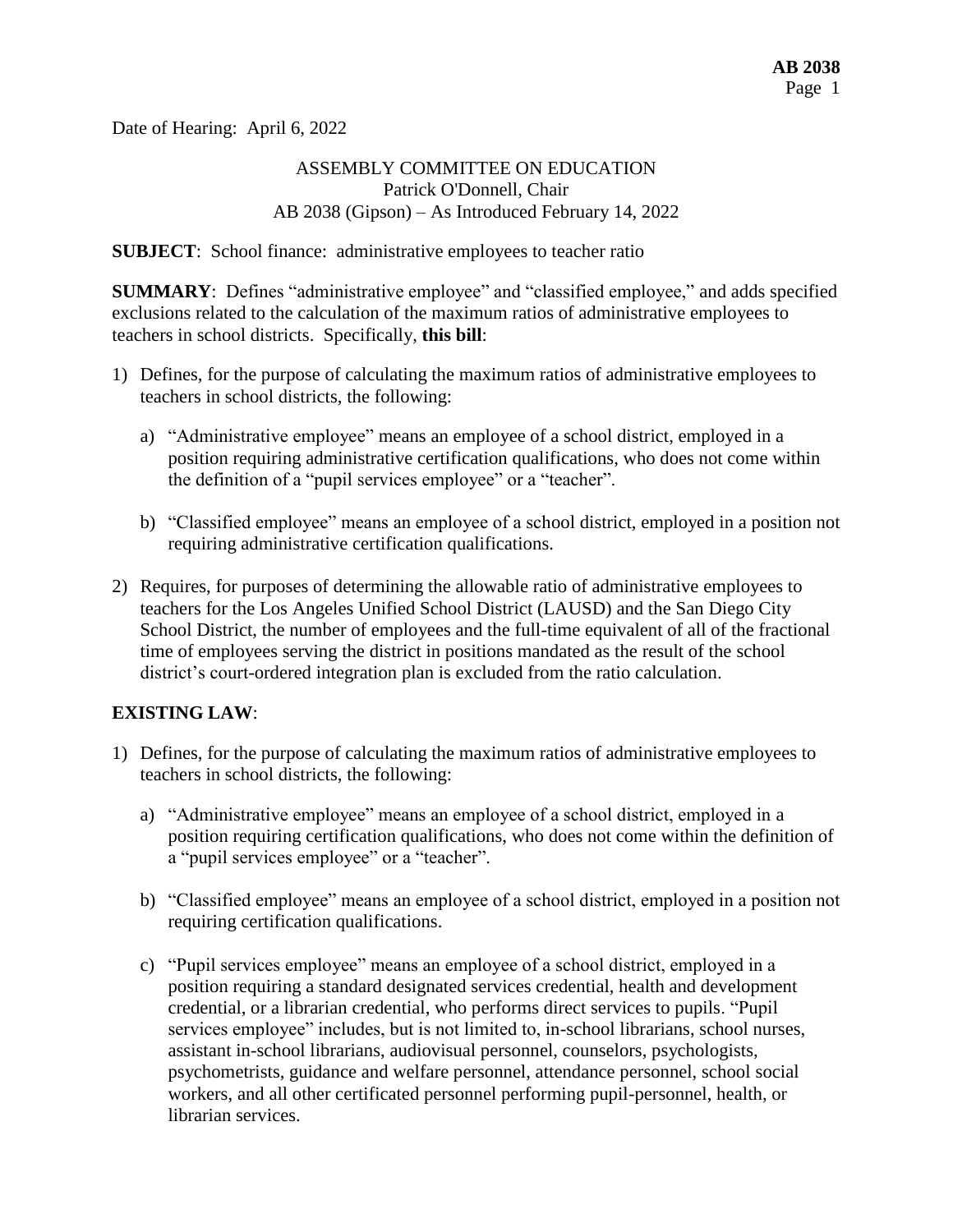- d) "Teacher" means an employee of a school district, employed in a position requiring certification qualifications, whose duties require him or her to provide direct instruction to pupils in the schools of that district for the full time for which he or she is employed. "Teacher" includes, but is not limited to, teachers of special classes, teachers of exceptional children, teachers of pupils with physical disabilities, teachers of minors with intellectual disabilities, substitute teachers, instructional television teachers, specialist mathematics teachers, specialist reading teachers, home and hospital teachers, and learning disability group teachers. Requires instructional preparation time to be counted as part of the teacher full-time equivalent, including, but not limited to, mentor teacher or department chairperson time. (Education Code (EC) 41401)
- 2) Establishes maximum ratios of administrative employees to each 100 teachers in the various types of school districts, as follows:
	- a) In elementary school districts—9:100;
	- b) In unified school districts—8:100; and
	- c) In high school districts—7:100. (EC 41402)
- 3) Requires the Superintendent of Public Instruction (SPI) to determine, for each current fiscal year, for each school district in the state, to two decimal points, the following:
	- a) The total number of administrative employees, except those serving in positions that are supported by categorical grants from any source and are in programs that require specific teacher/administrator ratios, or that are supported by federal funds;
	- b) The total number of teachers except those serving in positions that are supported by federal funds or by categorical grants from any source and are in programs that require specific teacher/administrator ratios;
	- c) The total maximum number of administrative employees that should be employed by the district based upon the application of the appropriate ratio to the number of teachers; and
	- d) The number of administrative employees in excess of the number allowable without penalty as determined by subtracting the number of administrative employees from the number of teachers.
- 4) Requires, for purposes of determining the allowable ratio of administrative employees to teachers for the San Diego City School District, the number of employees and the full-time equivalent of all of the fractional time of employees serving the district in positions mandated as the result of the district's court-ordered integration plan is excluded from the ratio calculation. (EC 41403)
- 5) Requires the SPI to determine the reduction in state support resulting from excess administrative employees as follows:
	- a) Compute the ratio which total state support to the district general fund bears to the total general fund income of the district;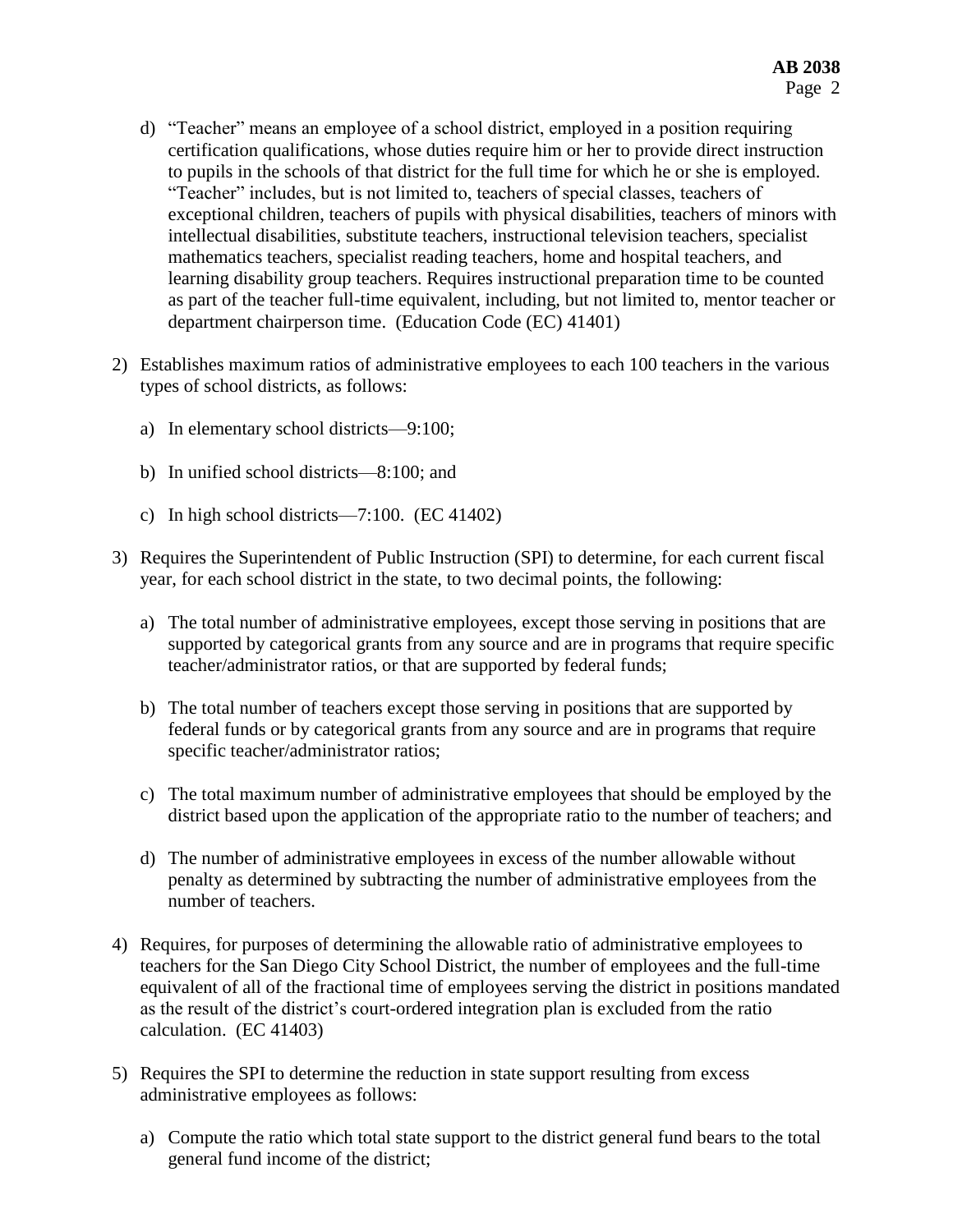- b) Multiply the ratio by the average salary of administrative employees; and
- c) Multiply the product by the number of administrative employees converted to the nearest whole number in excess of the maximum number, as specified.
- 6) Requires the amount of the second principal apportionment made to the district for the current fiscal year pursuant to Section 41335 to be reduced by the product so produced. (EC 41404)
- 7) Exempts a school district with an average daily attendance (ADA) of more than 400,000 as of the 2016–17 second principal apportionment from any reduction in state support, as specified, for the 2019–20 fiscal year to the 2021–22 fiscal year, inclusive. Requires a school district subject to this exemption to submit the following to the SPI, the Department of Finance, and the budget committees of both houses of the Legislature:
	- a) By September 1, 2019, a report containing the administrator-to-teacher ratio for the 2011–12 fiscal year to the 2019–20 fiscal year, inclusive, a description of the reasons for not meeting the ratio requirement for each fiscal year in which the ratio was not met, including the estimated impact on pupils, and a plan setting out goals for meeting the ratio by the 2023–24 fiscal year; and
	- b) By each September 1 from 2020 to 2022, inclusive, a report detailing the administratorto-teacher ratio for the prior fiscal year and the progress towards meeting the goals set out in the report. (EC 41404.5)

#### **FISCAL EFFECT**: Unknown

## **COMMENTS**:

*Need for the bill.* According to the author, "With Los Angeles Unified School District being the largest public school system in California, we must do all that we can to continue to provide our teachers and students with the necessary resources needed to recover from learning losses due to the pandemic.

Administrators play a critical role in improving the learning environment and overall academic progress of a student by directly supporting teachers and students in the classroom, especially in districts like LAUSD that serve a high percentage of high-needs individuals who heavily rely on supplemental services.

For these reasons, reducing staff to adhere to the administrator teacher ratio (ATR) in a time when our teachers and students need it the most is not ideal. AB 2038 will make necessary clarifications to the term "administrator" in order to assure accuracy in the calculation of the ATR for all school districts in California and would align Los Angeles Unified School District with the San Diego Unified School District to exclude its magnet coordinators from the ATR."

*Administrator-to-teacher ratio.* School districts are required to have maximum ratios of administrative employees to each 100 teachers in the various types of school districts, as follows: in elementary school districts—9:100; in unified school districts—8:100; and in high school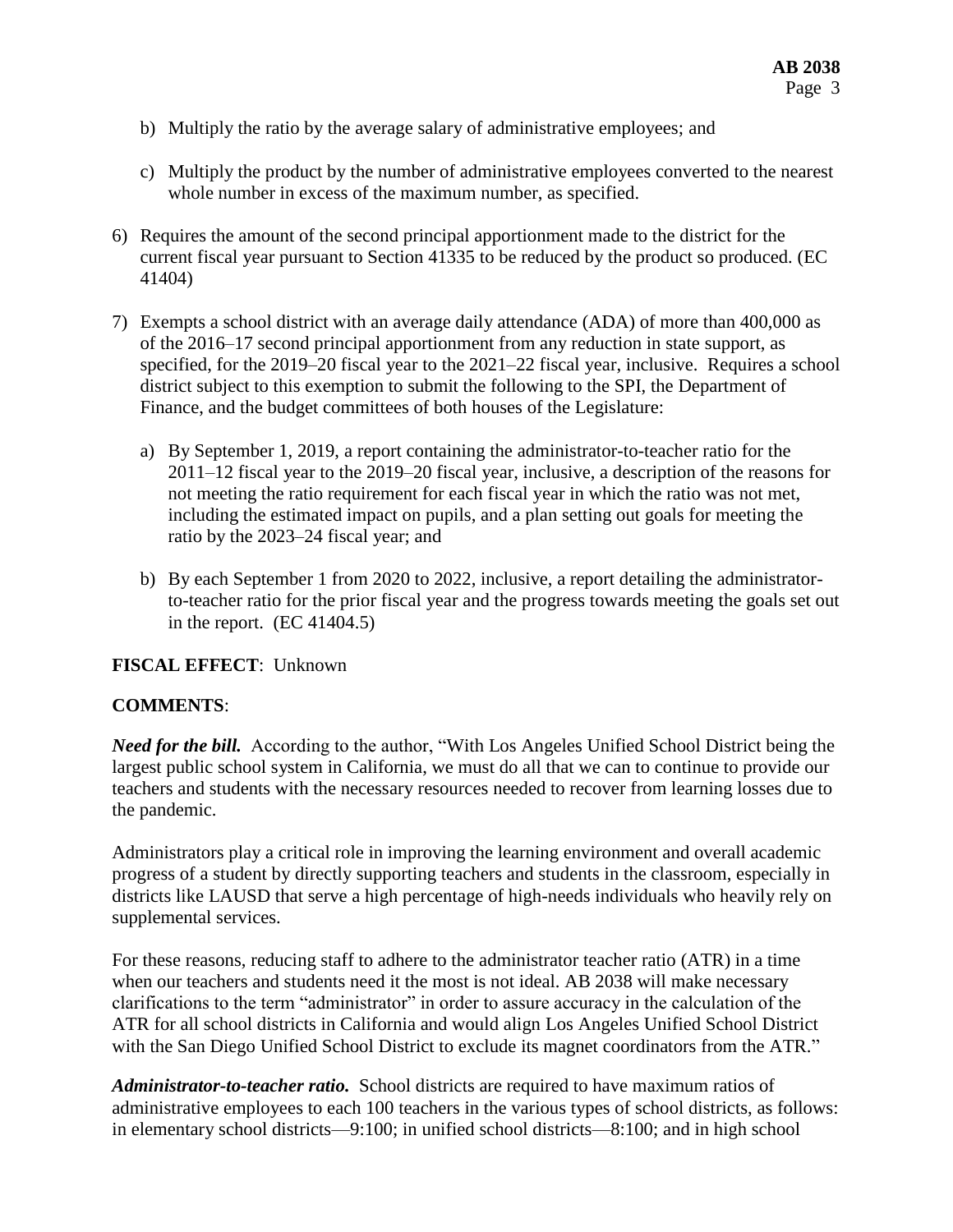districts—7:100. Each year the CDE determines the ratio for each school district and for those that are over the ratio a fiscal penalty is imposed by reducing their principal apportionment.

*LAUSD exemption to the administrator-to-teacher ratio.* The education omnibus budget trailer bill of 2019 (SB 75 (Committee on Budget and Fiscal Review, Chapter 51, Statutes of 2019) authorized an exemption of the administrator-to-teacher fiscal penalty for the LAUSD for the 2019-20 fiscal year, to the 2021-22 fiscal year. Further, LAUSD is required to annually report to the SPI, the Department of Finance, and the budget committees of both houses of the Legislature on the administrator-to-teacher ratio calculation for each year a school district receives an exemption from the fiscal penalty, including historical information for past years and the school district's plan to meet the ratio requirements over time.

According to the LAUSD in the 2019 and 2020 reports, "The administrator-to-teacher ratio is a districtwide number and not a school site number as defined in EC 41402. This is a key distinction because the overall districtwide ratio does not accurately differentiate whether noncompliance is due to central office or school site administrators. Additionally, the narrow definition of what constitutes a 'teacher' results in a substantial number of teachers being defaulted to administrators. In the case of LAUSD, these examples include instructional coaches, magnet school coordinators, intervention coordinators, dean of students, college and career coaches, targeted student population advisors, and restorative justice coaches."

| <b>Fiscal Year</b> | <b>LAUSD</b>  | <b>Required</b> | <b>Difference</b> |
|--------------------|---------------|-----------------|-------------------|
|                    | Ratio $(\% )$ | Ratio $(\% )$   |                   |
| 2011-12            | 7.70%         | 8%              | $-0.30%$          |
| 2012-13            | 7.30%         | 8%              | $-0.70%$          |
| 2013-14            | 7.90%         | 8%              | $-0.10%$          |
| 2014-15            | 7.90%         | 8%              | $-0.10%$          |
| 2015-16            | 8.00%         | 8%              | 0.00%             |
| 2016-17            | 8.50%         | 8%              | 0.50%             |
| 2017-18            | 8.60%         | 8%              | 0.60%             |
| 2018-19            | 12.10%        | 8%              | 4.10%             |
| 2019-20            | 12.10%        | 8%              | 4.10%             |
| $2020 - 21*$       | 9.50%         | 8%              | 1.50%             |
|                    | $4\,$ m $1'$  | $\mathbf{1}$ .  |                   |

Table 1: LAUSD administrator-to-teacher ratio trend

\*Preliminary audits

|  |  |  | Source: LAUSD 2021 Legislative Report |  |
|--|--|--|---------------------------------------|--|
|--|--|--|---------------------------------------|--|

The LAUSD uses non-charter school enrollment when calculating the administrator-to-teacher ratio.

*Los Angeles Unified School District overview.* The LAUSD is the second largest school district in the nation and in the 2020-21 school year enrolled approximately 419,000 students in kindergarten through 12th grade (this figure does not include charter school enrollment). The district covers 710 square miles and includes the City of Los Angeles as well as all or parts of 31 smaller municipalities plus several unincorporated sections of Los Angeles County.

Table 2: 2020-21 LAUSD Enrollment by Subgroup for Charter and Non-Charter Schools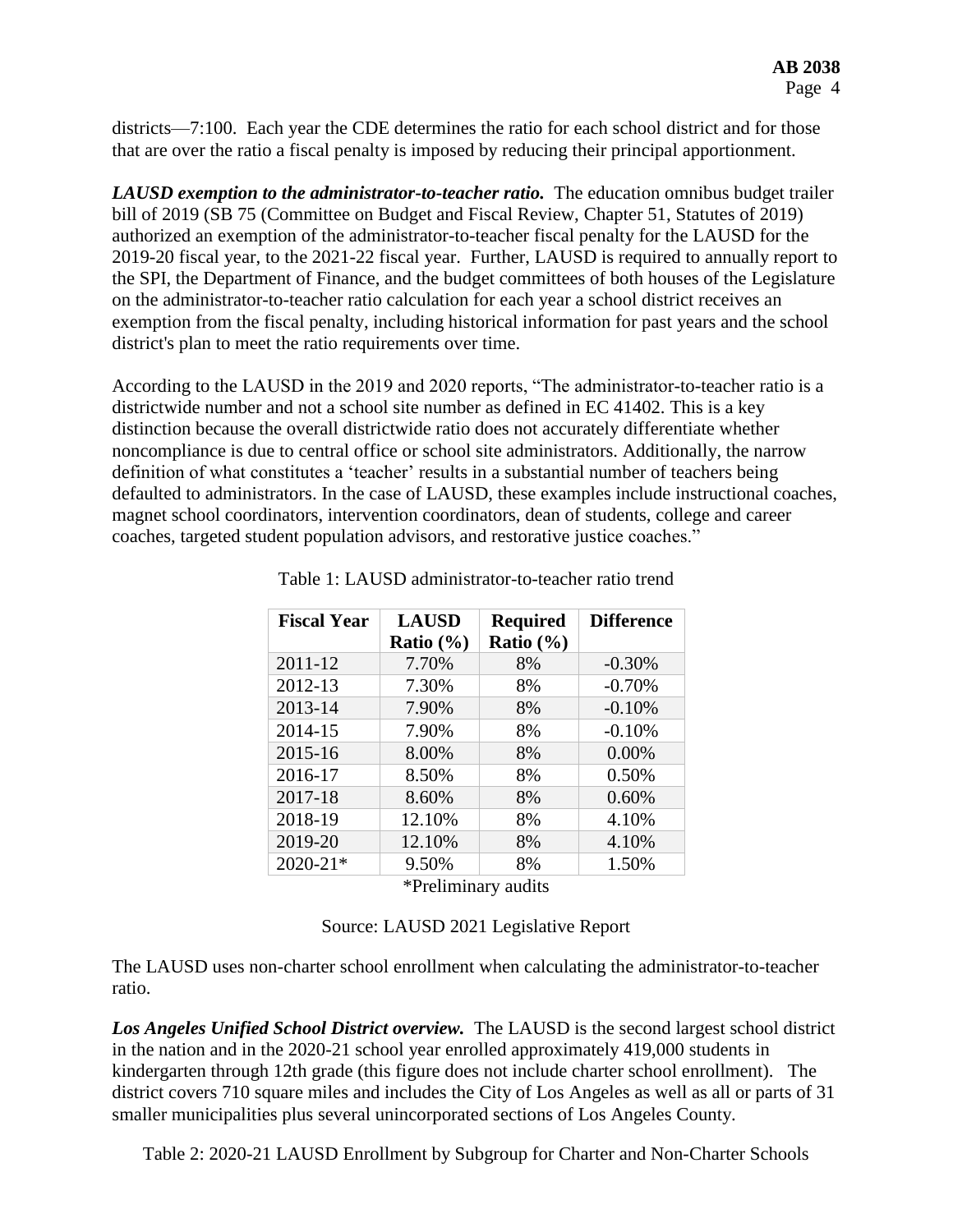| Subgroup                          | <b>Charter</b><br><b>School</b><br><b>Enrollment</b> | <b>Non-Charter</b><br><b>School</b><br><b>Enrollment</b> | <b>Total</b><br><b>Enrollment</b> |
|-----------------------------------|------------------------------------------------------|----------------------------------------------------------|-----------------------------------|
| <b>English Learners</b>           | 24,459                                               | 83,513                                                   | 107,972                           |
| <b>Foster Youth</b>               | 665                                                  | 3,343                                                    | 4,008                             |
| Homeless Youth                    | 2,179                                                | 4,498                                                    | 6,677                             |
| <b>Migrant Education</b>          | 8                                                    | 892                                                      | 900                               |
| <b>Students with Disabilities</b> | 18,912                                               | 58,407                                                   | 77,319                            |
| Socioeconomically Disadvantaged   | 111,329                                              | 357,850                                                  | 469,179                           |
| <b>All Students</b>               | 155,553                                              | 419,443                                                  | 574,996                           |
| Source: CDE                       |                                                      |                                                          |                                   |

Table 3: 2020-21 Enrollment by Ethnicity for Charter and Non-Charter Schools

| <b>Ethnicity</b>                 | <b>Charter</b><br><b>School</b><br><b>Enrollment</b> | <b>Non-Charter</b><br><b>School</b><br><b>Enrollment</b> | <b>Total</b><br><b>Enrollment</b> |
|----------------------------------|------------------------------------------------------|----------------------------------------------------------|-----------------------------------|
| African American                 | 11,311                                               | 32,404                                                   | 43,715                            |
| American Indian or Alaska Native | 421                                                  | 483                                                      | 904                               |
| Asian                            | 6,740                                                | 14,124                                                   | 20,864                            |
| Filipino                         | 2,691                                                | 8,142                                                    | 10,833                            |
| Hispanic or Latino               | 102,849                                              | 323,648                                                  | 426,497                           |
| Not Reported                     | 1,406                                                | 1,254                                                    | 2,660                             |
| Pacific Islander                 | 184                                                  | 1,063                                                    | 1,247                             |
| Two or More Races                | 3,591                                                | 5,874                                                    | 9,465                             |
| White                            | 26,360                                               | 32,451                                                   | 58,811                            |
| <b>Total</b>                     | 155,553                                              | 419,443                                                  | 574,996                           |

Source: CDE

*Definitions.* In order to calculate the administrator-to-teacher ratio, an administrative employee is defined as an employee of a school district, employed in a position requiring certification qualifications, who does not come within the definition of a "pupil services employee" or a "teacher."

A "Pupil services employee" is defined as an employee of a school district, employed in a position requiring a standard designated services credential, health and development credential, or a librarian credential, who performs direct services to pupils. "Pupil services employee" includes, but is not limited to, in-school librarians, school nurses, assistant in-school librarians, audiovisual personnel, counselors, psychologists, psychometrists, guidance and welfare personnel, attendance personnel, school social workers, and all other certificated personnel performing pupil-personnel, health, or librarian services.

A "Teacher" is defined as an employee of a school district, employed in a position requiring certification qualifications, whose duties require him or her to provide direct instruction to pupils in the schools of that district for the full time for which he or she is employed. "Teacher" includes, but is not limited to, teachers of special classes, teachers of exceptional children, teachers of pupils with physical disabilities, teachers of minors with intellectual disabilities, substitute teachers, instructional television teachers, specialist mathematics teachers, specialist reading teachers, home and hospital teachers, and learning disability group teachers.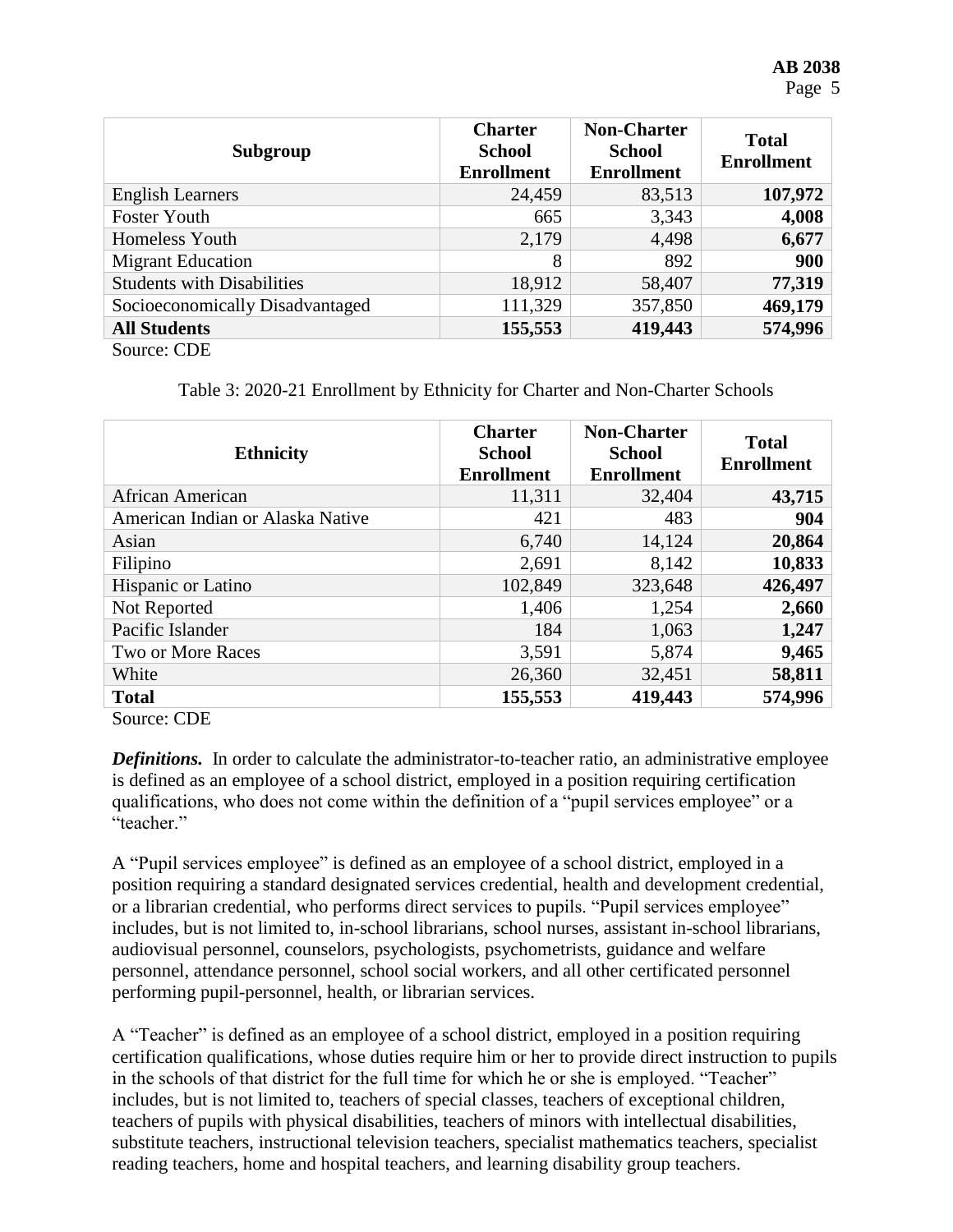This bill would make two significant changes to existing definitions used to calculate the administrator-to-teacher ratio. First, administrative employees would be required to have *administrative* certification qualifications, otherwise known as an administrative credential. This change would remove certain other employee types, such as a teacher on special assignment (TOSA), from the administrator-to-teacher ratio calculation and therefore lowering the ratio. TOSAs are often instructional coaches, providing job-embedded and ongoing professional development for teachers. Second, the definition for a classified employee would be changed to not require *administrative* certification qualifications. By broadening the definition of classified employee, school districts will likely be about to attribute more staff to this employee type, rather than as an administrative employee.

*Court-ordered desegregation.* According to information provided by the LAUSD, in 1970, the Los Angeles Superior Court issued a finding that the District operated impermissibly segregated schools, and the California Supreme Court ultimately affirmed that judgment (Crawford v. Board of Education (1980) 17 Cal. 3d 280). In 1978, the court ordered the District to reassign pupils on the basis of race/ethnicity, and the court approved the District's Plan for Desegregation in 1981.

A key component of this Plan is the Magnet Program, which provides choice to families with a Priority Point System that takes race and ethnicity into account when assigning schools. LAUSD has employed magnet school coordinators to support student integration and school choice models. The Magnet Program, and specifically the Priority Point System, have faced legal challenges over the years.

In 2008, the California Court of Appeals found that the 1981 Order had never been reversed, vacated, or overruled and therefore remained in effect (*American Civil Rights Foundation v. Los Angeles Unified School District* (2008) 169 Cal.App.4th 436, 452). If this Order were not still in effect, the Magnet Program would not be able to consider race or ethnicity in school assignments under Proposition 209 (Cal. Const., Art. I, section 31), which prohibits government preferences on the basis of race or ethnicity. The Magnet Program provides Court-Ordered voluntary integration opportunities available to students in grades K-12 living within the LAUSD. Currently there are 330 LAUSD Magnet programs, including 56 gifted/highly gifted programs. Magnet Schools and Centers operate throughout the District with a variety of themes.

In 1967, a group of parents concerned about the segregation of schools in the San Diego Unified School District (SDUSD) filed a class action lawsuit against the district for alleged inequalities of educational opportunities for students of all ethnic backgrounds, formally titled Kari Carlin et al v. Board of Education, SDUSD. Due to several delays, including the outcome of the Crawford v. Los Angeles Board of Education case, it was not until 1976 that the California Supreme Court ruled that segregation, "regardless of its cause," must be rectified, thus making San Diego's segregation illegal.

For purposes of determining the allowable ratio of administrative employees to teachers in the SDUSD, the number of employees and the full-time equivalent of all the fractional time of employees serving the district in positions mandated because of the district's court-ordered integration plain is excluded. It is unclear why the LAUSD was not also provided the same exclusion.

*Recent district actions to reduce ratio.* In 2021, the LAUSD retained School Services of California Inc. (SSC) to perform a review and analysis of the District's administrator-to-teacher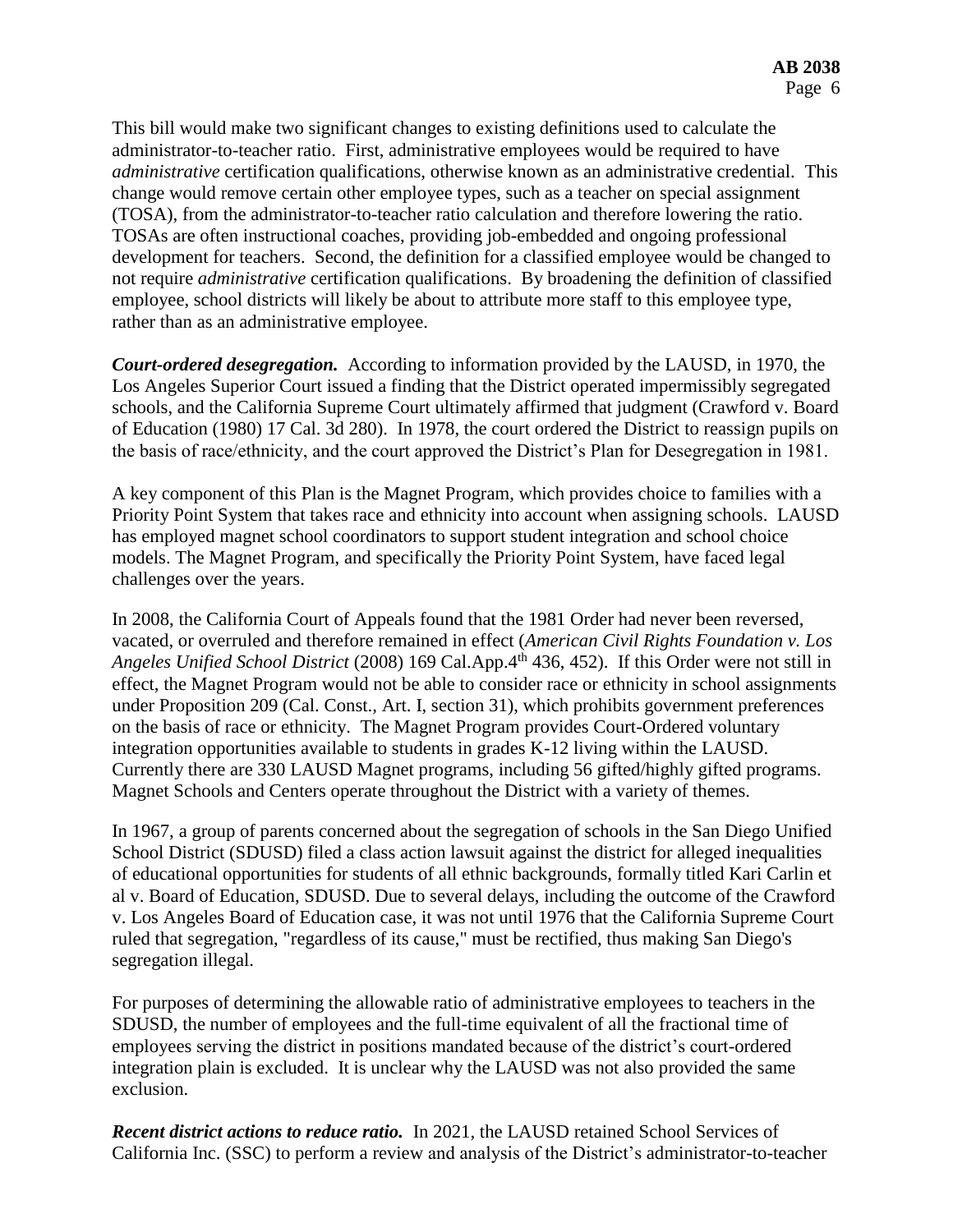ratio, and to establish a standardized way of evaluating and classifying positions. After a review of LAUSD's job descriptions, SSC recommended approximately 1,000 full-time equivalent employees (FTEs) for reclassification to teacher. This resulted in a lower preliminary ratio for 2020-21. Despite this reclassification, according to information provided by the district, the ratio continues to exceed the statutory requirement by about 417 employees – 230 TOSAs and 187 magnet coordinators.

The LAUSD has also engaged other school districts to understand how their methodology to classify positions for the calculation of this ratio. The district has plans to continue to review its internal hiring and classification practices, and worked with SSC to conduct a staff training on employee classifications for the calculation of the ratio. Additional measures include a communication campaign and plan to make ratio data available to stakeholders, school leaders, and administrators for decision-making as it relates to staffing and compliance of the ratio requirement. LAUSD plans to reach compliance by 2023-24.

Despite modest efforts by the LAUSD to reduce the administrator-to-teacher ratio, and a threeyear exclusion from the fiscal penalties, the school district remains above the allowable ratio and could be subject to fiscal penalties based on compliance in the 2022-23 fiscal year. Exceeding the ratio remains a persistent problem for the LAUSD, and as of this writing, the district estimates it will be subject to penalties in excess of approximately \$36 million per year.

## *Committee Amendments***.** *Staff recommends* the bill be amended to:

- Remove changes to the definitions of "administrative employee" and "classified employee" in order to restore the definitions to current law. By proposing to change these definitions, all school districts would be authorized to modify the types of staff included in the calculation of the administrator-to-teacher ratio and in most cases, would allow for an increased number of administrators-to-teachers across the state.
- For the LAUSD, for school years 2022-23 to 2024-25, inclusive, update the definition of "teacher" to also include subject matter courses and specialists that spend a majority of their time with pupils, or mentoring other teachers on a school campus. This proposed amendment would allow teachers that may not always be assigned to their own classroom but rather placed to support several classrooms or groups of teachers, to be attributed as teachers rather than administrators for purposes of the ratio calculation.
- Authorize the LAUSD to exclude the number of employees and the full-time equivalent of all the fractional time of employees serving the district in positions mandated because of the district's court-ordered integration plain to align with the existing authorization for the SDUSD.
- Require the LAUSD to submit the following to the SPI, the Department of Finance, and the budget committees of both houses of the Legislature:
	- o By September 1, 2023, a report containing the administrator-to-teacher ratio for the 2011–12 fiscal year to the 2022–23 fiscal year, inclusive, a description of the reasons for not meeting the ratio requirement for each fiscal year in which the ratio was not met, including the estimated impact on pupils and the number of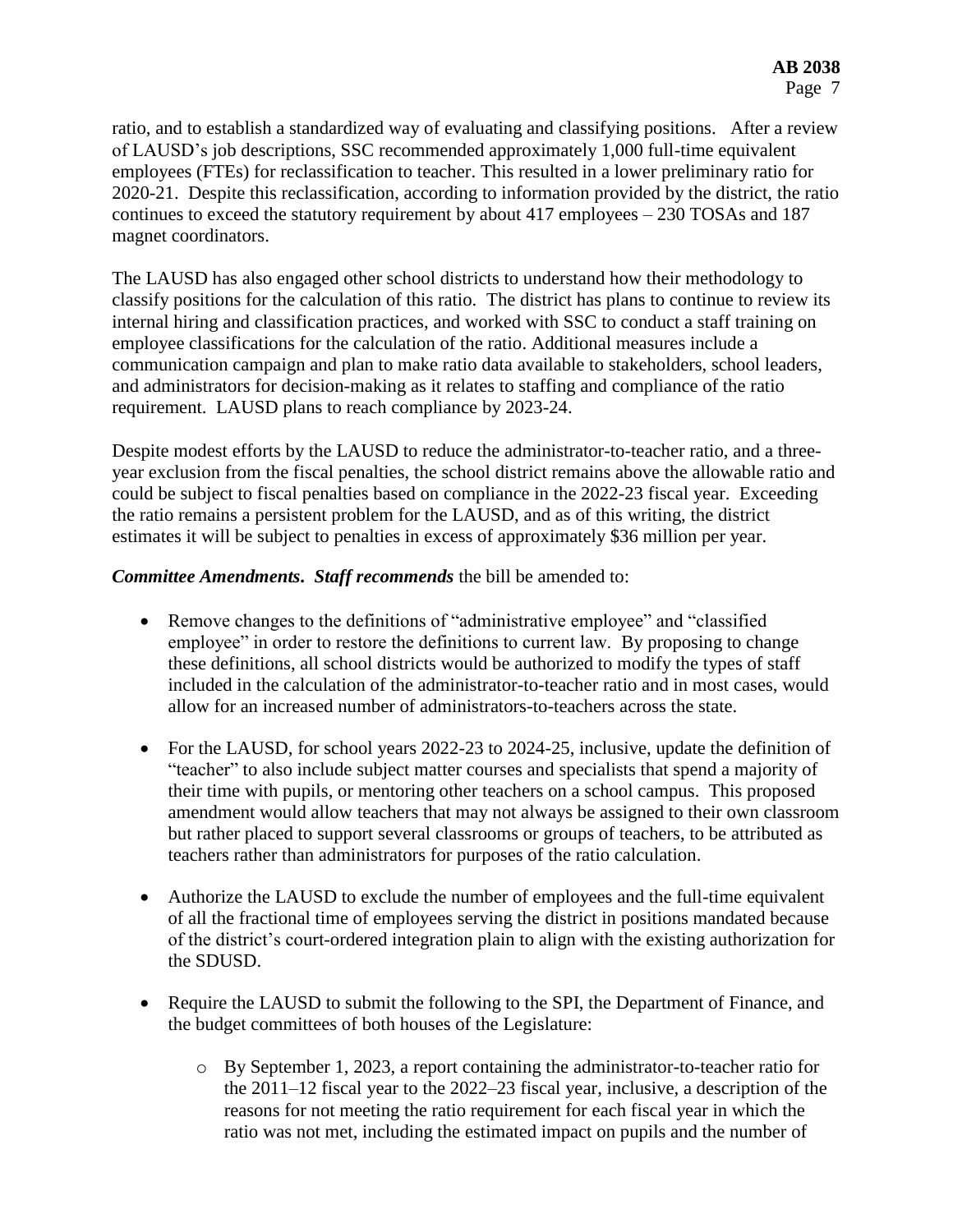teachers and administrators above the required ratio, and a plan setting out goals for meeting the ratio by the 2024–25 fiscal year.

o By each September 1 from 2024 to 2025, a report detailing the administrator-toteacher ratio, including the number of teachers and administrators above the required ratio, for the prior fiscal year and the progress towards meeting the goals set out in the 2023 report.

*State Board of Education waivers.* The State Board of Education (SBE) considers requests from LEAs to waive statutory and regulatory requirements. According to the CDE, ten requests for waivers from this provision in the Education Code (EC 41402(a)) were received for consideration by the SBE from 2011-2020, the majority of which were requested in the years 2016 -2018. Of the ten waiver requests: four were approved, four were approved with conditions, one was denied, and one resulted in no action.

*Arguments in support.* The Los Angeles Unified School District writes, "Current law requires school districts to meet a certain R2 ratio with the intent resources are dedicated to classroom supports and instruction. However, since the enactment of that law, there have been many changes in education policy and funding and in school districts' approaches to supporting the whole child by taking into account the academic, social-emotional and health needs of every student. In 2019, Los Angeles Unified received a three-year waiver from meeting the R2 requirements as an opportunity for the District to reassess local programs and move towards compliance. Despite the ongoing COVID-19 pandemic posing unprecedented challenges for the 2020-21 school year, Los Angeles Unified staff has continued its commitment to examine existing processes and analyze job descriptions, including interpretation of the law as it relates to our staffing needs in educating the whole child.

While the district continues to examine its hiring practices and impact of the Community of Schools model, it is necessary to pursue the clarification of the definition of "administrator" in order to assure accuracy in the calculation of the R2 ratio. AB 2038 clarifies the definition of "administrator" is intended to include only staff employed in a position requiring an administrative certification qualification. It also exempts Los Angeles Unified – similar to the provision added to state law in 1976 for the San Diego Unified School District – from counting magnet school coordinators in its calculation since these positions support compliance with a court desegregation order."

*Related legislation.* SB 75 (Committee on Budget and Fiscal Review), Chapter 51, Statutes of 2019, the education omnibus budget trailer bill of 2019, provides an exemption for a school district with average daily attendance of more than 400,000 from administrator-to-teacher ratio penalties (calculated pursuant to EC 41404) for the 2019-20 through 2021-22 fiscal years. Requires annual reporting on the administrator-to-teacher ratio calculation for each year a school district receives a waiver under this provision, including historical information for past years and the school district's plan to meet the ratio requirements over time.